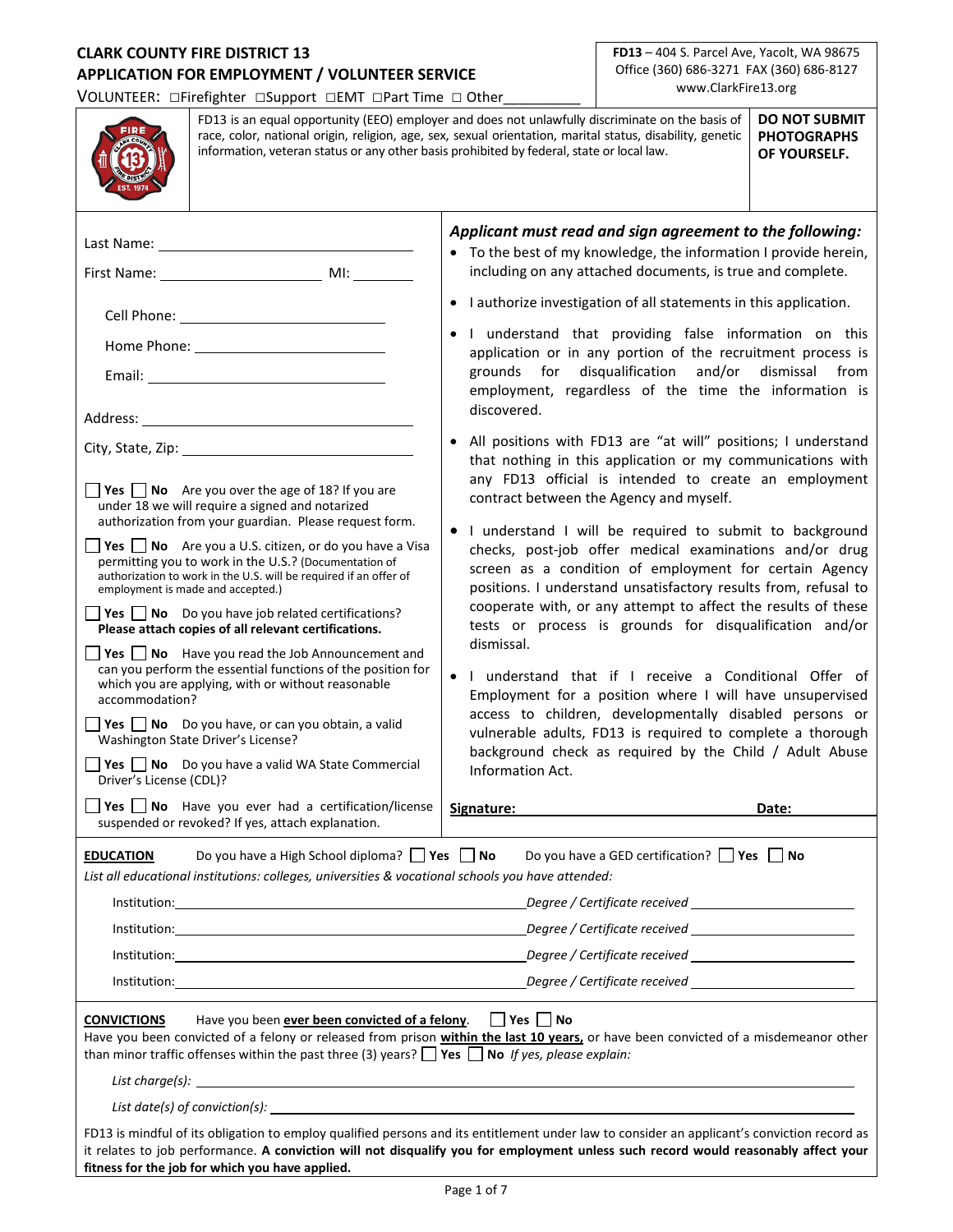### **CLARK COUNTY FIRE DISTRICT 13 APPLICATION FOR EMPLOYMENT / VOLUNTEER SERVICE**

**FD13** – 404 S. Parcel Ave, Yacolt, WA 98675 Office (360) 686-3271 FAX (360) 686-8127

**EMPLOYMENT HISTORY** Beginning with your present or most recent employment, list your work / experience history for the last 10 years or experience prior to that time which is directly related to the position for which you are applying. Attach additional sheets as necessary. Be sure to include any non-paid experience which is related to the job for which you are applying. Complete the following sections even if you are submitting a resume in addition to this application. An incomplete application may disqualify you. If you have been known by a different name by any of these employers, please identify the employer and the name they knew you by. Job Title: \_\_\_\_\_\_\_\_\_\_\_\_\_\_\_\_\_\_\_\_ Company: Company: Company: Company: Company: Company: Company: Company: Company: Company: Company: Company: Company: Company: Company: Company: Company: Company: Company: Company: Company: Company: Company: Company: Compan Supervisor Name: Name: Name and Name and Name and Name and Name and Name and Name and Name and Name and Name and N Company Address: Hire Date: (mm/yy) End Date: (mm/yy) Why did you leave / Why are you leaving? Job Duties: Job Title: \_\_\_\_\_\_\_\_\_\_\_\_\_\_\_\_\_\_\_\_ Company: Hours per Week: Supervisor Name: Manual Communication of Manual Communication of Work Phone: Manual Communication of Manual Co Company Address: Hire Date: (mm/yy) End Date: (mm/yy) Why did you leave / Why are you leaving? Job Duties: Job Title: Company: Company: Company: Company: Executive Company: Executive Company: Executive Company: Company: Company: Company: Company: Company: Company: Company: Company: Company: Company: Company: Company: Company: Company: Com Supervisor Name: Work Phone: Company Address: Hire Date: (mm/yy) End Date: (mm/yy) Why did you leave / Why are you leaving? Job Duties: Job Title: \_\_\_\_\_\_\_\_\_\_\_\_\_\_\_\_\_\_\_\_\_\_\_\_\_\_ Company: Hours per Week: Supervisor Name: Name: North Phone: North Phone: North Phone: Name of Name of Name of Name of Name of Name of N Company Address: Hire Date: (mm/yy) End Date: (mm/yy) Why did you leave / Why are you leaving? Job Duties: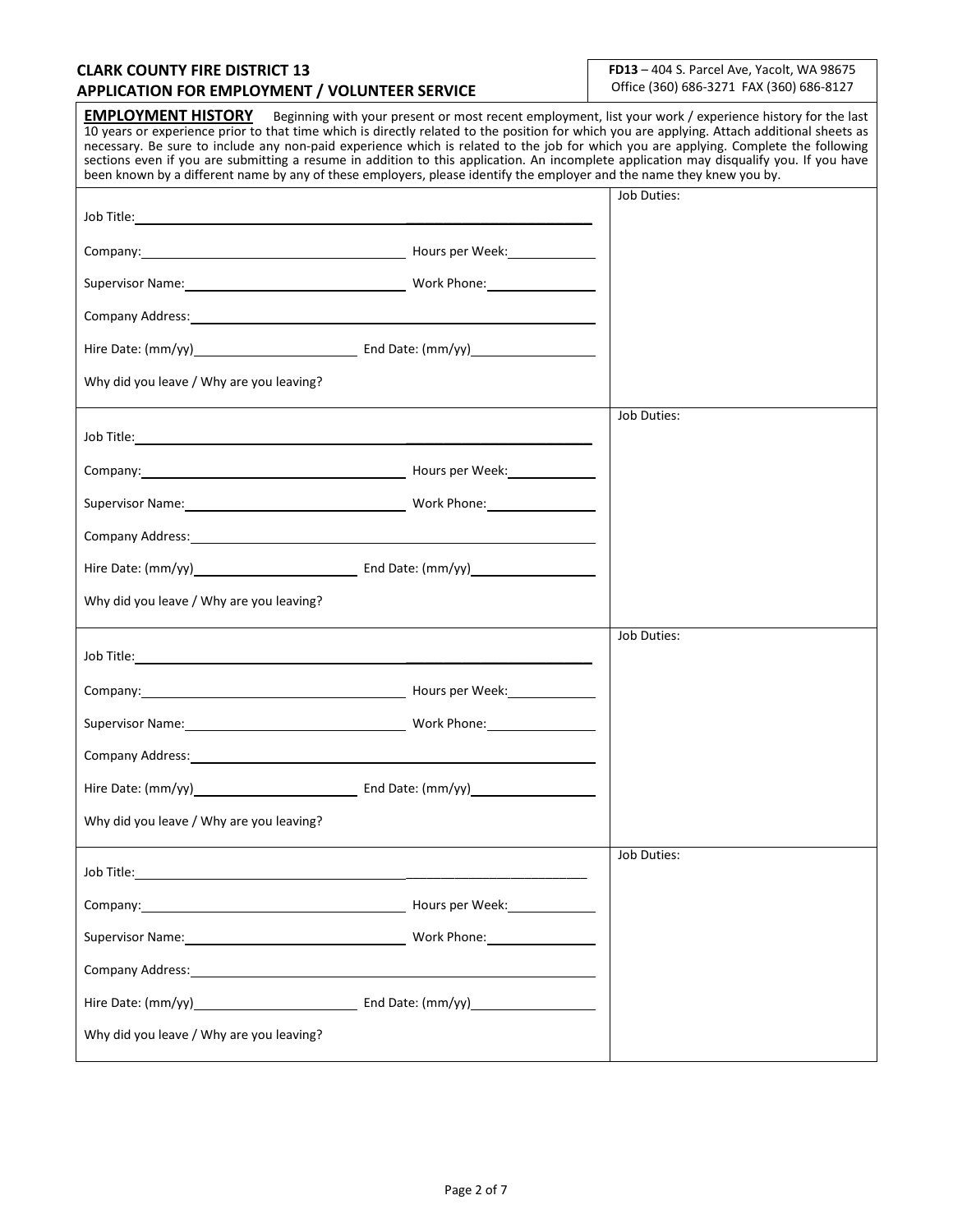### **CLARK COUNTY FIRE DISTRICT 13 APPLICATION FOR EMPLOYMENT / VOLUNTEER SERVICE**

**FD13** – 404 S. Parcel Ave, Yacolt, WA 98675 Office (360) 686-3271 FAX (360) 686-8127

| REFERENCES Please list three professional / personal references that have knowledge of your qualifications (no family members).                                                                                                      |               |
|--------------------------------------------------------------------------------------------------------------------------------------------------------------------------------------------------------------------------------------|---------------|
| Name: <u>example and the second contract of the second contract of the second contract of the second contract of the second contract of the second contract of the second contract of the second contract of the second contract</u> | Relationship: |
|                                                                                                                                                                                                                                      |               |
| Primary Contact Phone Number : National Phone State of the Manual Assembly Primary Contact Phone Number :                                                                                                                            |               |
|                                                                                                                                                                                                                                      |               |
|                                                                                                                                                                                                                                      | Relationship: |
|                                                                                                                                                                                                                                      |               |
|                                                                                                                                                                                                                                      |               |
| Years Known: Vears And Years And Years And Years And Years Allen And Year And Year                                                                                                                                                   |               |
|                                                                                                                                                                                                                                      | Relationship: |
|                                                                                                                                                                                                                                      |               |
|                                                                                                                                                                                                                                      |               |
|                                                                                                                                                                                                                                      |               |

List or explain any other education, training or experience that would be helpful in rating your ability to perform this position. Attach copies of any certifications listed.

\_\_\_\_\_\_\_\_\_\_\_\_\_\_\_\_\_\_\_\_\_\_\_\_\_\_\_\_\_\_\_\_\_\_\_\_\_\_\_\_\_\_\_\_\_\_\_\_\_\_\_\_\_\_\_\_\_\_\_\_\_\_\_\_\_\_\_\_\_\_\_\_\_\_\_\_\_\_\_\_\_\_\_\_\_\_\_\_\_\_\_\_\_\_\_\_\_\_

\_\_\_\_\_\_\_\_\_\_\_\_\_\_\_\_\_\_\_\_\_\_\_\_\_\_\_\_\_\_\_\_\_\_\_\_\_\_\_\_\_\_\_\_\_\_\_\_\_\_\_\_\_\_\_\_\_\_\_\_\_\_\_\_\_\_\_\_\_\_\_\_\_\_\_\_\_\_\_\_\_\_\_\_\_\_\_\_\_\_\_\_\_\_\_\_\_\_

\_\_\_\_\_\_\_\_\_\_\_\_\_\_\_\_\_\_\_\_\_\_\_\_\_\_\_\_\_\_\_\_\_\_\_\_\_\_\_\_\_\_\_\_\_\_\_\_\_\_\_\_\_\_\_\_\_\_\_\_\_\_\_\_\_\_\_\_\_\_\_\_\_\_\_\_\_\_\_\_\_\_\_\_\_\_\_\_\_\_\_\_\_\_\_\_\_\_

\_\_\_\_\_\_\_\_\_\_\_\_\_\_\_\_\_\_\_\_\_\_\_\_\_\_\_\_\_\_\_\_\_\_\_\_\_\_\_\_\_\_\_\_\_\_\_\_\_\_\_\_\_\_\_\_\_\_\_\_\_\_\_\_\_\_\_\_\_\_\_\_\_\_\_\_\_\_\_\_\_\_\_\_\_\_\_\_\_\_\_\_\_\_\_\_\_\_

\_\_\_\_\_\_\_\_\_\_\_\_\_\_\_\_\_\_\_\_\_\_\_\_\_\_\_\_\_\_\_\_\_\_\_\_\_\_\_\_\_\_\_\_\_\_\_\_\_\_\_\_\_\_\_\_\_\_\_\_\_\_\_\_\_\_\_\_\_\_\_\_\_\_\_\_\_\_\_\_\_\_\_\_\_\_\_\_\_\_\_\_\_\_\_\_\_\_

\_\_\_\_\_\_\_\_\_\_\_\_\_\_\_\_\_\_\_\_\_\_\_\_\_\_\_\_\_\_\_\_\_\_\_\_\_\_\_\_\_\_\_\_\_\_\_\_\_\_\_\_\_\_\_\_\_\_\_\_\_\_\_\_\_\_\_\_\_\_\_\_\_\_\_\_\_\_\_\_\_\_\_\_\_\_\_\_\_\_\_\_\_\_\_\_\_\_

\_\_\_\_\_\_\_\_\_\_\_\_\_\_\_\_\_\_\_\_\_\_\_\_\_\_\_\_\_\_\_\_\_\_\_\_\_\_\_\_\_\_\_\_\_\_\_\_\_\_\_\_\_\_\_\_\_\_\_\_\_\_\_\_\_\_\_\_\_\_\_\_\_\_\_\_\_\_\_\_\_\_\_\_\_\_\_\_\_\_\_\_\_\_\_\_\_\_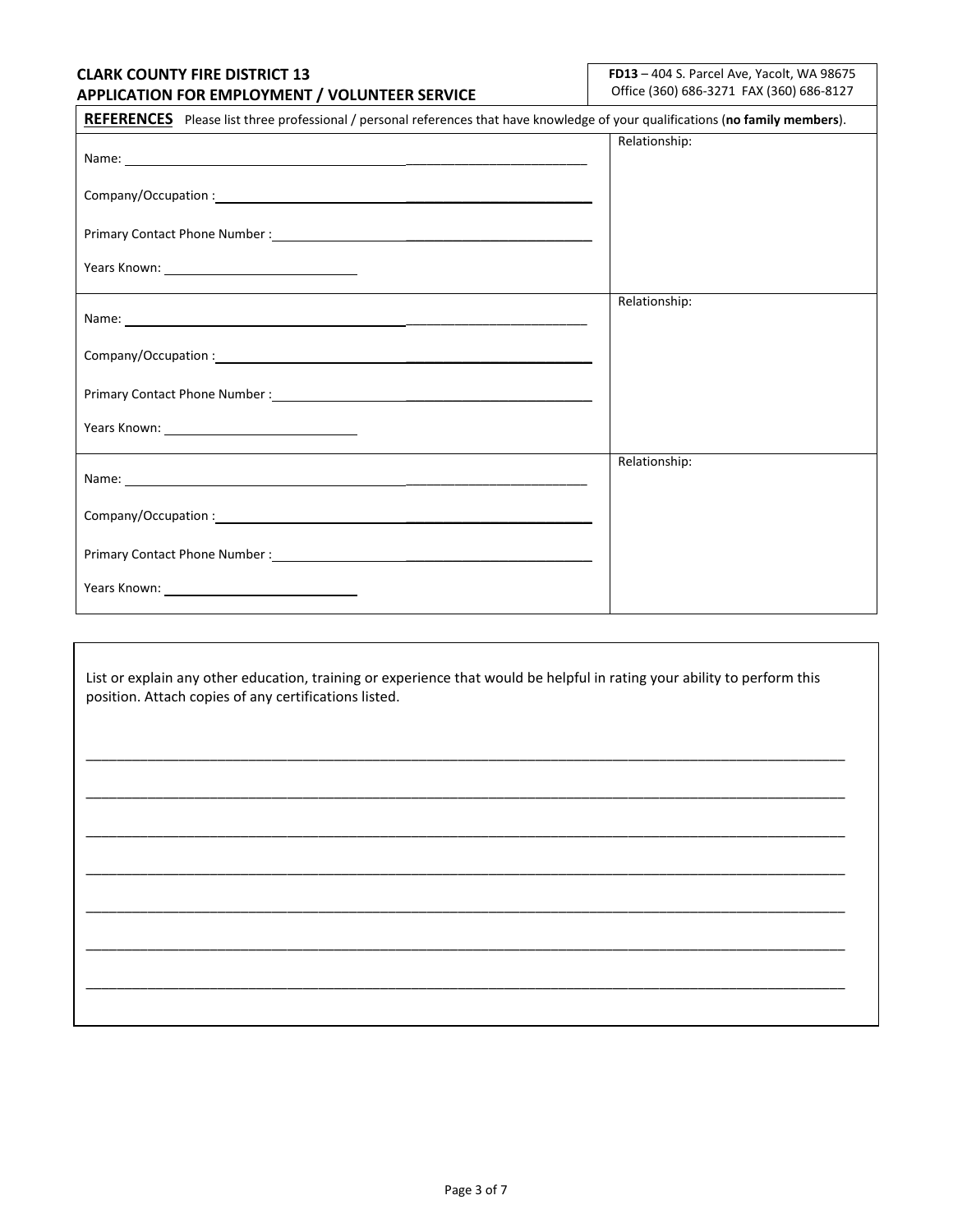# **AUTHORIZATION TO RELEASE EMPLOYMENT RECORDS**

*References will only be checked for finalists.* Current and/or prior employers will only be contacted after an applicant has been notified that s/he is a finalist.

I certify that the information given by me to Clark County Fire District 13 (hereafter referred to as FD13) is true and complete to the best of my knowledge. I understand that falsification of this application will be grounds for elimination from further consideration or, if employed, may result in discipline up to and including immediate dismissal. I further certify that I am not engaged in any outside activity or business that could be considered in conflict with FD13 interest or those of its clients, nor will I become engaged in such activity or business if employed.

I, the undersigned applicant for employment with FD13, in consideration of the review of my employment application, do authorize FD13 to solicit information regarding my character, general reputation, previous employment, and similar background information, and to contact any and all prior employers or references I have given on my application. I hereby release all parties and persons connected with any such request for information from all claims, liabilities, and damages for any reason arising out of the furnishing of such information. If employed, I release FD13 from any liability for future references it may provide regarding my work history at FD13.

I understand that volunteer positions are considered employees of the agency and are subject to all agency rules and policies.

FD13 is a smoke and drug free work place. If employed, I agree to maintain abstinence from tobacco and drug usage on and off duty.

If employed, I further agree that if I lose damage or fail to return any of FD13's property, FD13 is authorized to deduct from my wages sufficient reasonable funds to replace its property.

It is my intention that any copy of this authorization be as effective as the original.

Date: the contract of the contract of the contract of the contract of the contract of the contract of the contract of the contract of the contract of the contract of the contract of the contract of the contract of the cont

Name:

*(Please print)*

Signature: with the state of the state of the state of the state of the state of the state of the state of the state of the state of the state of the state of the state of the state of the state of the state of the state o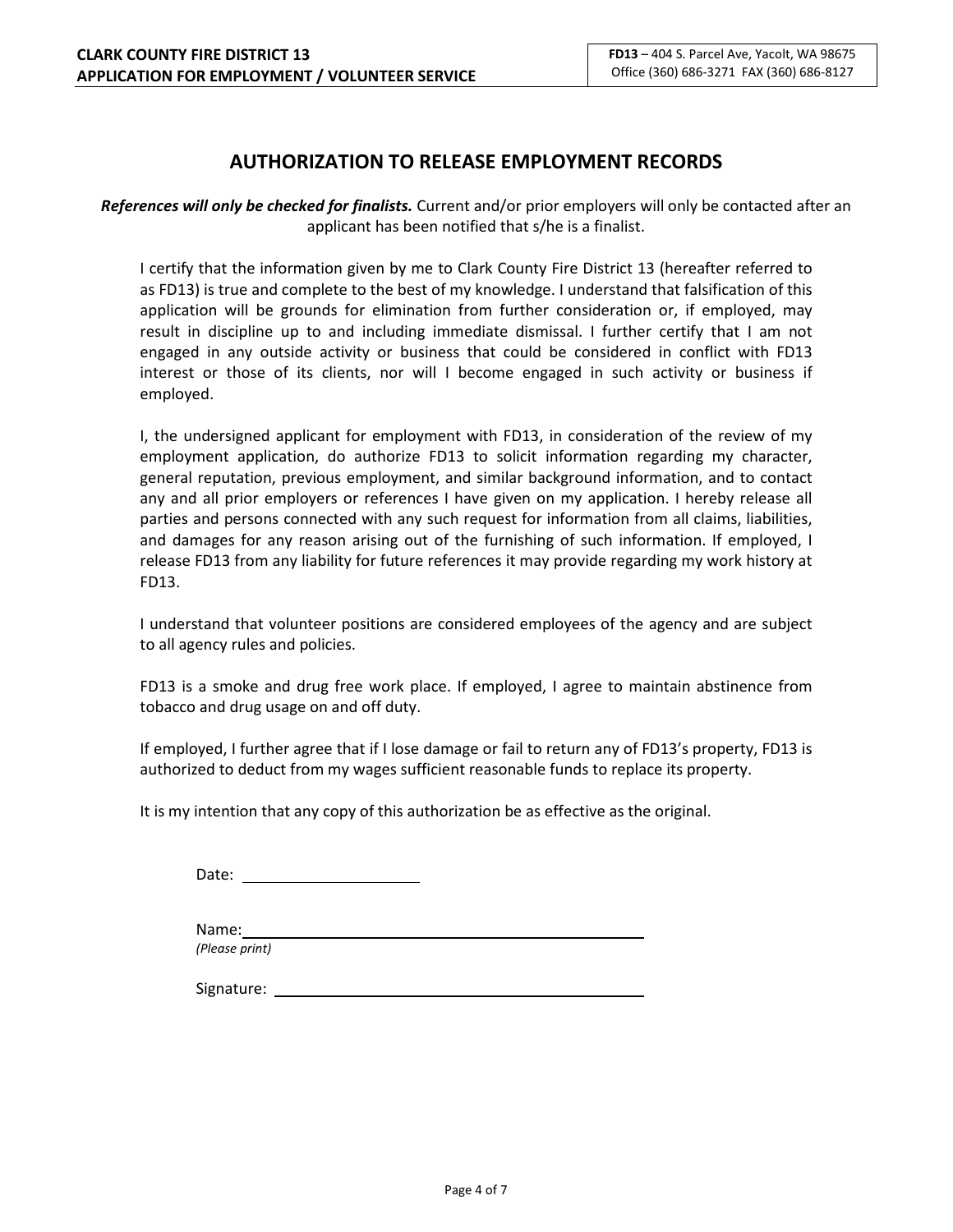### **DRIVING RECORD** (To be completed with application)

| Name:<br>(please print) | Last |                                                                                                                                   | First              | MI |
|-------------------------|------|-----------------------------------------------------------------------------------------------------------------------------------|--------------------|----|
|                         |      | List all notices of infractions or traffic citations (other than<br>parking tickets) which you have received in the past 5 years. |                    |    |
| <b>State</b>            |      | Month / Year                                                                                                                      | Type of Infraction |    |
|                         |      |                                                                                                                                   |                    |    |
|                         |      |                                                                                                                                   |                    |    |
|                         |      |                                                                                                                                   |                    |    |
|                         |      |                                                                                                                                   |                    |    |
|                         |      |                                                                                                                                   |                    |    |

Infractions or citations will not necessarily remove you from consideration. Clark County Fire District 13 (hereafter referred to as FD13) will, however, consider your driving record when making employment decisions.

**The information provided above is true to the best of my knowledge. I understand that providing false information is cause for elimination in the selection process or dismissal from employment.**

Signed: Date:

**Finalists, upon notification that references will be checked, will be required to submit a copy of their driving abstract to FD13's Human Resources.** Driving abstracts may be obtained at any Washington State Department of Licensing branch office for a small fee. Other states may have different procedures. This fee is at the Finalist's own expense.

#### **FD13 Driving Standards:**

Applicants for positions in which the employee is expected to operate a motor vehicle must be at least 18 years old and will be required to present a valid Washington State driver's license with any necessary endorsements. Driving records of applicants may be checked. Applicants may be disqualified under the following circumstances:

#### Violations

More than two moving traffic violations within the preceding three years; or reckless driving violation within the preceding five years; or driving while intoxicated within the preceding five years.

#### Accidents

More than one motor vehicle accident within the preceding three years for which the applicant received a traffic or criminal citation and was convicted, forfeited bail, or entered a plea of "guilty" or "nolo contendere."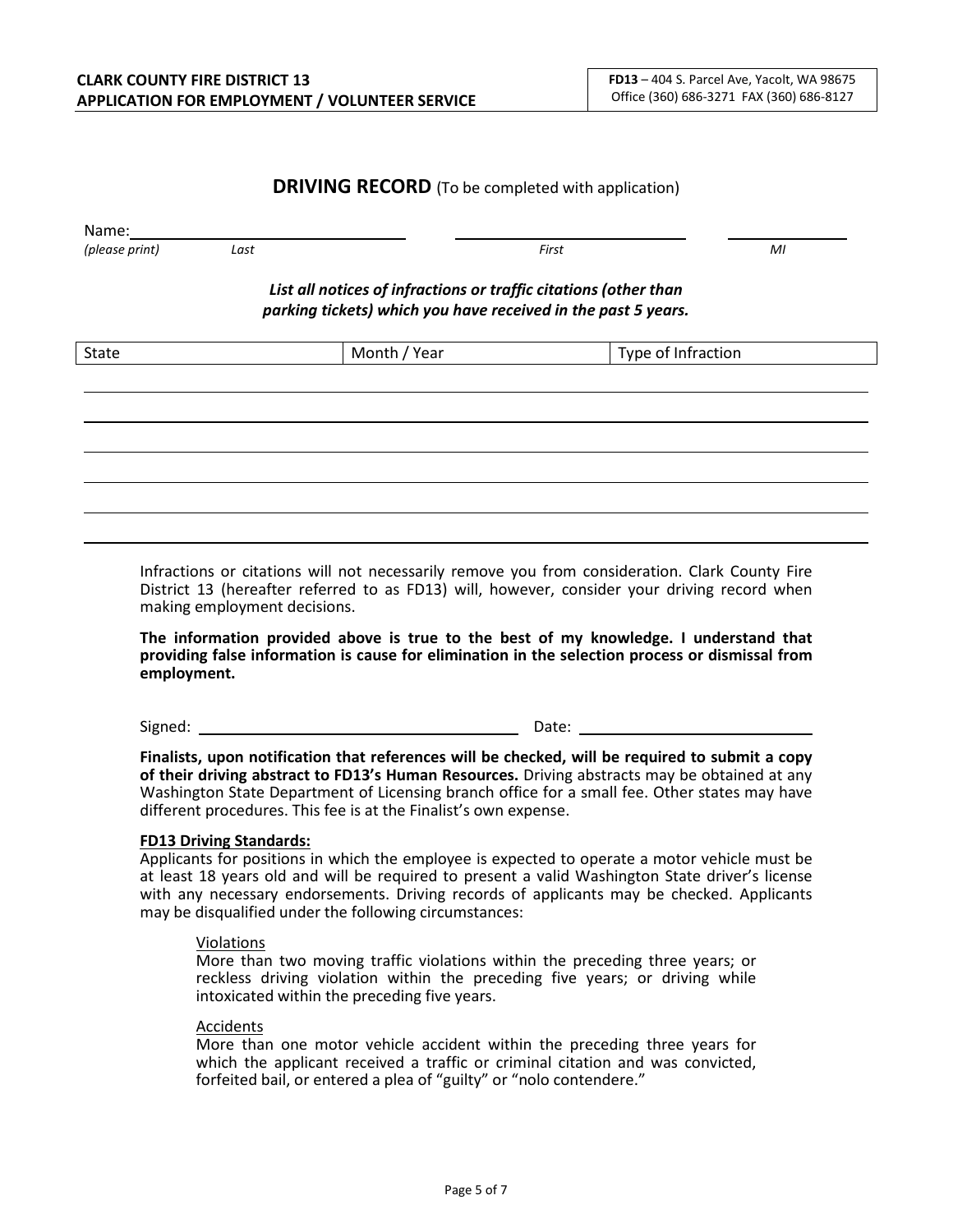## **CONFIDENTIAL DISCLOSURE REPORT (NOTARY SERVICE AVAILABLE AT FRONT DESK FOR A \$5.00 FEE)**

| • RCW 43.43.834(2) requires that Clark County Fire District<br>13, at the time it accepts an application for the position of                                                                                                                                                                                                                                                                                                                                                                                                                                                                                                                                                                                                          |  |  |  |  |
|---------------------------------------------------------------------------------------------------------------------------------------------------------------------------------------------------------------------------------------------------------------------------------------------------------------------------------------------------------------------------------------------------------------------------------------------------------------------------------------------------------------------------------------------------------------------------------------------------------------------------------------------------------------------------------------------------------------------------------------|--|--|--|--|
| volunteer or paid employee, obtain the following<br>information from the applicant if the applicant, when<br>hired, may have unsupervised access to children under<br>sixteen (16) years of age or developmentally disabled<br>persons or vulnerable adults during the course of<br>employment or where a volunteer may have access to<br>groups of five (5) or fewer children under twelve (12) years<br>of age, or three (3) or fewer children between twelve (12)<br>and sixteen (16) years of age, or developmentally disabled<br>persons or vulnerable adults. To comply with the statutory<br>requirements, please answer the accompanying questions<br>under oath.<br>$\Box$ Yes $\Box$ No Have you been found by a court in a |  |  |  |  |
| <b>Applicant Signature:</b><br>Date:                                                                                                                                                                                                                                                                                                                                                                                                                                                                                                                                                                                                                                                                                                  |  |  |  |  |
|                                                                                                                                                                                                                                                                                                                                                                                                                                                                                                                                                                                                                                                                                                                                       |  |  |  |  |
|                                                                                                                                                                                                                                                                                                                                                                                                                                                                                                                                                                                                                                                                                                                                       |  |  |  |  |
|                                                                                                                                                                                                                                                                                                                                                                                                                                                                                                                                                                                                                                                                                                                                       |  |  |  |  |
| <b>ACKNOWLEDGMENT</b>                                                                                                                                                                                                                                                                                                                                                                                                                                                                                                                                                                                                                                                                                                                 |  |  |  |  |
| ΟF                                                                                                                                                                                                                                                                                                                                                                                                                                                                                                                                                                                                                                                                                                                                    |  |  |  |  |
| <b>INDIVIDUAL</b>                                                                                                                                                                                                                                                                                                                                                                                                                                                                                                                                                                                                                                                                                                                     |  |  |  |  |
| I certify that I know or have satisfactory evidence that<br>Is the person who appeared before me, and said person acknowledged that he/she signed this document and<br>acknowledged it to be his/her free and voluntary act for the uses and purposes mentioned in the document.                                                                                                                                                                                                                                                                                                                                                                                                                                                      |  |  |  |  |
|                                                                                                                                                                                                                                                                                                                                                                                                                                                                                                                                                                                                                                                                                                                                       |  |  |  |  |
|                                                                                                                                                                                                                                                                                                                                                                                                                                                                                                                                                                                                                                                                                                                                       |  |  |  |  |
|                                                                                                                                                                                                                                                                                                                                                                                                                                                                                                                                                                                                                                                                                                                                       |  |  |  |  |
|                                                                                                                                                                                                                                                                                                                                                                                                                                                                                                                                                                                                                                                                                                                                       |  |  |  |  |
|                                                                                                                                                                                                                                                                                                                                                                                                                                                                                                                                                                                                                                                                                                                                       |  |  |  |  |